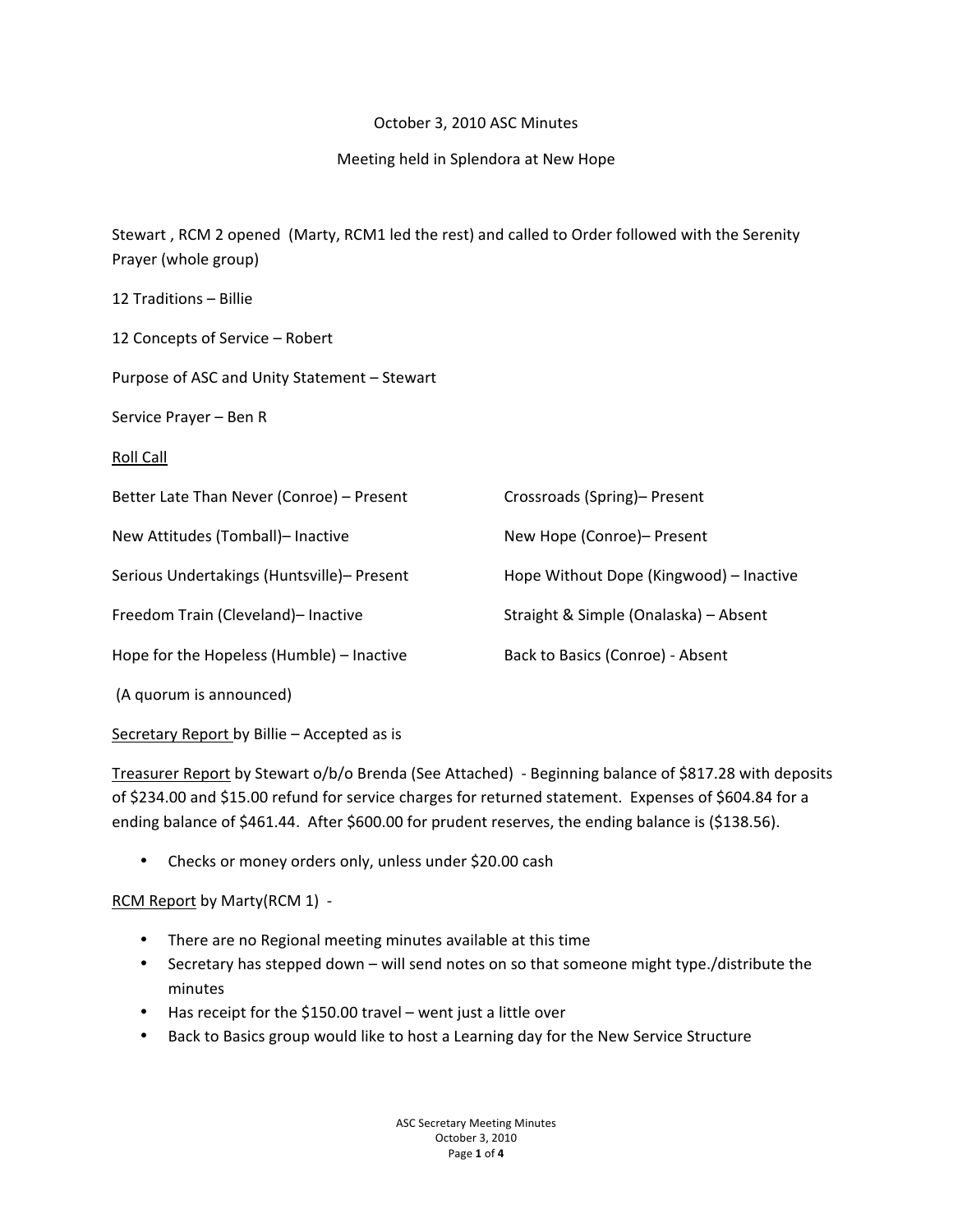- New IP's will be passed around : IP No.  $28$  Funding NA Svc (2010), H & I Basics (2010), Membership Survey (2010), Info about NA (2010), IP No. 24 - Money Matters, Self Supprt in NA (2010), PR Basics (2010)
- Literature contains new flow chart of proposed changes to structure
- Need input by December 31, 2010 for proposed changes to Service Structure
- Disc is given to Webservant, Ben R. tp [it pm the web. "Service System Workshop" Service System Project Structural Proposals – Aug 2010

# H & I Report by Don K. –

- Did get literature order in  $-$  turned in receipt
- Meetings are the same ; 6 meetings at 4 locations See List for further details
- Volunteers are needed

# PI Report – Robert / Mike o/b/o ( **Needed Trusted Servant)**

- $10/9$  Poster Day at New Hope
- 11/13 Poster Day at Better Late Than Never

#### Activities Report by Robert -

- 11/6 Learning Day for Service Structure (Local/Area Level)
- 10/30 BLTN, Conroe to hold 19 year Anniversary / Halloween Dance Costume Contest Look for Flyer to follow

#### Web servant Report -Stewart / Ben

- Need to update
- Ben R. to upload Service System Workshop info.

#### Adhoc Report - Billie

Version of revision of changes being made to the Northside Area Service Committee of NA Policy (12-08 version) were given to Billie to complete the revisions and bring back to ASC for final acceptance. Progress has started to be made, but nothing completed at this time. (STILL)

#### Vice Chair Report - none

#### **\*Break\***

7<sup>th</sup> Tradition Basket passed - \$17.00 collected; Serious Undertakings chose to donate the basket to ASC

Call back to order followed by the Serenity Prayer

ASC Secretary Meeting Minutes October 3, 2010 Page!**2**!of!**4**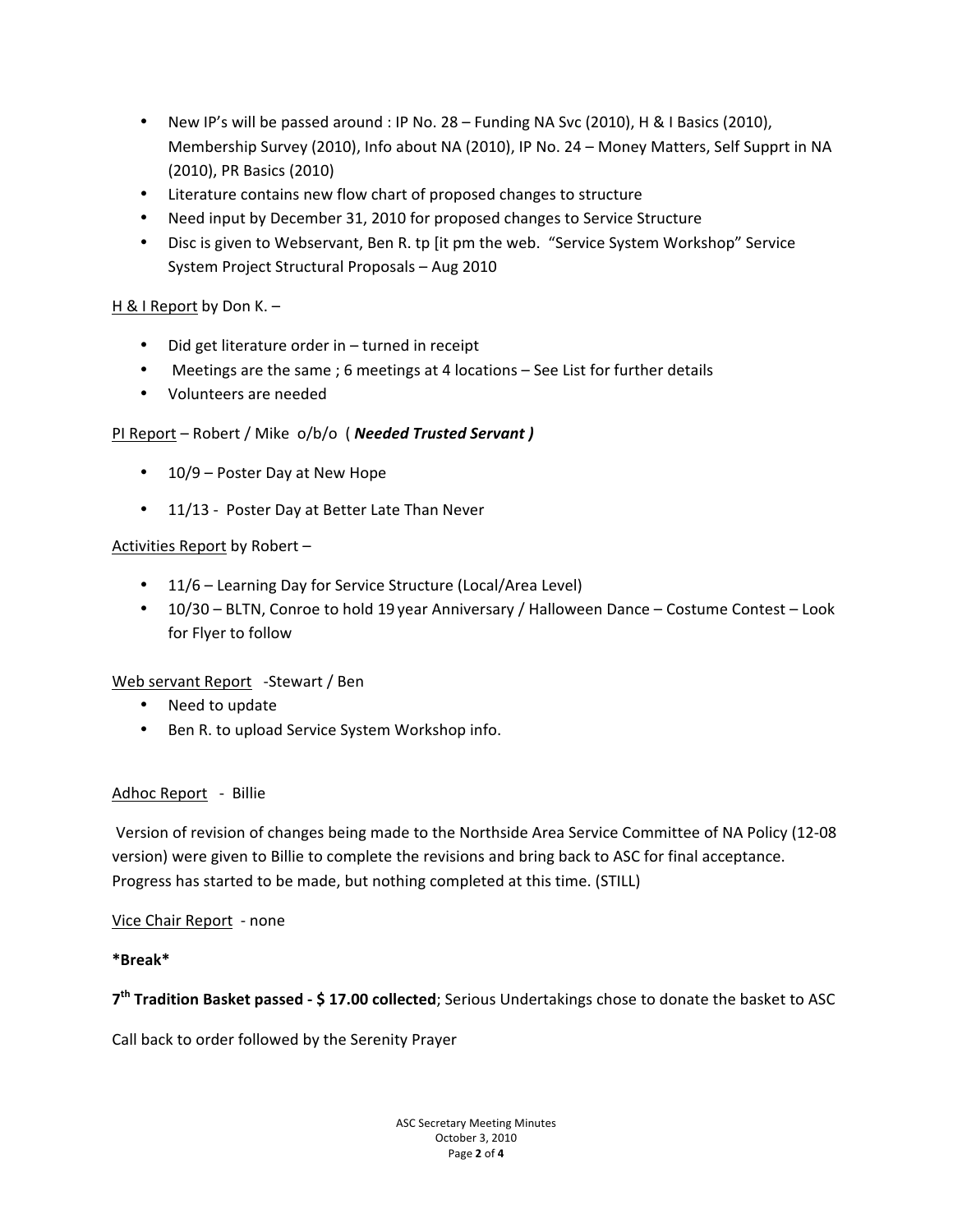### **Group Reports**

21<sup>st</sup> year Anniversary/Halloween Dance - Costume **Better Late Than Never (Conroe) - Mike** Contest to be held Saturday October 30 - Look for Flyer to come out; 11/13 - Poster Day; Donation of \$85; Birthdays Allison H - 1 year; lost PI Chair

adopted a new meeting format; increase in attendance; Monday Crossroads (Spring) -Ben R. meeting is not printed on schedules, will contact HASCONA to get put back on ; defer donation till next month

10/9 Poster Day @ 9am, please show up to support this New Hope Group (Splendora) -Robert M. action; attendance is up; Birthdays - Eddie B - 7, Robert M - 5 years; will celebrate last Friday 10/29; 11 year anniversary Fish fry good turnout; no donation

Birthday: none; \$20.00 donation Serious Undertakings (Huntsville) - Don K.

# **Sharing**

Ben R: (1) Ben C. of Back to Basics has asked to host Learning Day for New Service Structure; (2) B2B has also asked to host the next ASC; SafePea Aftercare - reaching out for activities for H & I / PI (once a month thing)

Stewart: will talk to Ben C more at tonights meeting

Stewart: need to come up with new date for Learning Day, same day as Region (11/13 in San Antonio @ Esperonza)

Robert: thoughts on dates... 10/30 or 11/6 for Activity. 11/6 can be the Learning Day for Local Service (Group/Area) at New Hope at 2pm

Ben R.: What about Learning Day for New Service Structure

#### Old Business

Local Service Learning Day at New Hope will be  $11/6$  @ 2pm; food to follow; \$60.00 budget – take donation, sell drinks; will use left over T-shirt money to fund

New Service Structure Learning Day will be 10/24 @ Back to Basics from 11am to 4pm; Dawn from Region to come and speak; munchies will be provided

#### **New Business**

Marty: Literature Review Committee - ASC might need to create a position for "Living Clean Project" to go to Region

> **ASC Secretary Meeting Minutes** October 3, 2010 Page 3 of 4